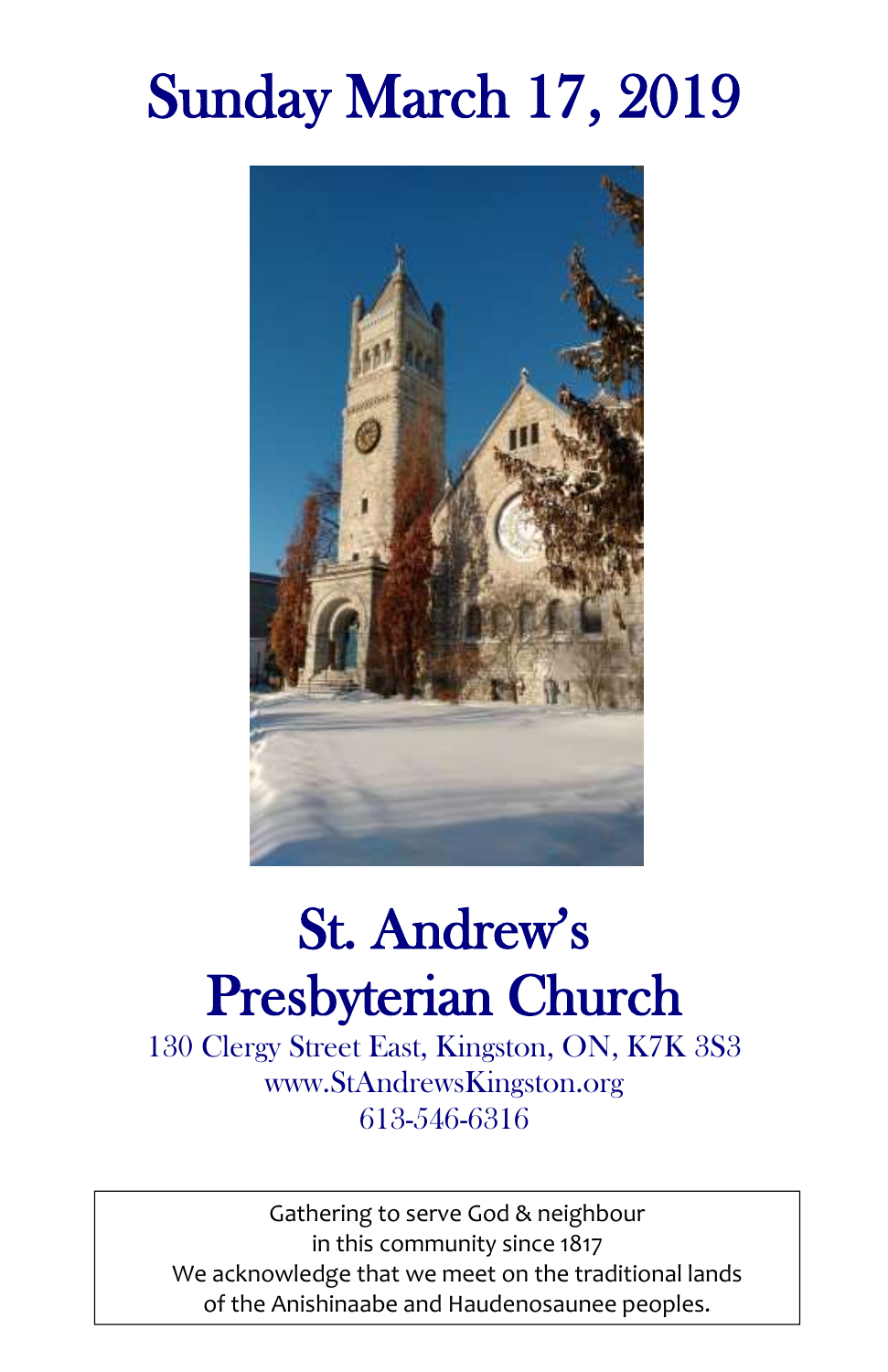## **ORDER OF SERVICE**

| Fantasia in d minor                             | Pachelbel                   |
|-------------------------------------------------|-----------------------------|
|                                                 |                             |
|                                                 | The Rev. Dr. William Morrow |
| Thy Kingdom come                                | #784                        |
| Prayer of Approach and Lord's Prayer            |                             |
| Hide not thou thy face                          | Farrant                     |
|                                                 | The Rev. Nancy Hancock      |
| <b>Greetings &amp; Announcements</b>            |                             |
| May the mind of Christ                          | #644                        |
| <b>Time with Children</b>                       |                             |
| <b>Scripture Readings</b>                       | Doreen H.                   |
| Exodus 2:23-3:15<br>Matthew 4:1-11              |                             |
| Psalm of Trust                                  | Boersma/Lantz               |
| <b>Prayers of Thanksgiving and Intercession</b> |                             |
| Forty days                                      | #197                        |
| The Cruciform Life: Moses                       |                             |
| <b>Presentation of Tithes &amp; Offerings</b>   |                             |
| Des pas sur la neige                            | Debussy                     |
|                                                 |                             |
| <b>Prayer of Dedication</b>                     |                             |
| O God of Bethel                                 | #654                        |
| Chromatic Fugue                                 | Pachelbel                   |
|                                                 |                             |

*If you wish to leave during the Postlude, please do so quietly.*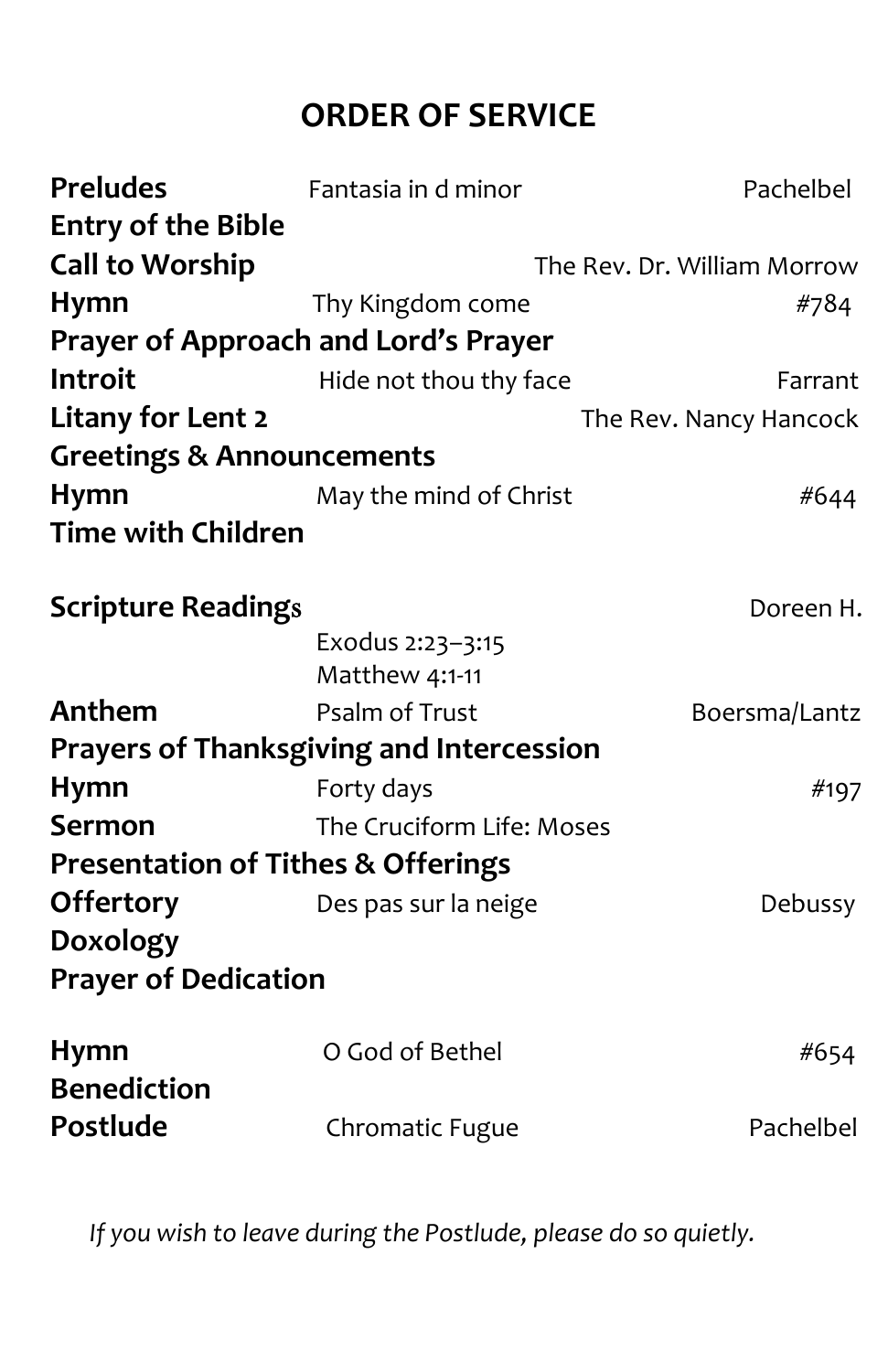#### **The Lord's Prayer**

Our Father, who art in heaven, hallowed be thy name. Thy kingdom come, thy will be done, on earth as it is in heaven. Give us this day our daily bread. Forgive us our debts as we forgive our debtors. And lead us not into temptation but deliver us from evil, for thine is the kingdom, the power and the glory, for ever. Amen.

#### **The Doxology**

Praise God from whom all blessings flow, Praise God, all creatures here below: Praise God above ye heavenly hosts, Praise Father, Son and Holy Ghost.

#### **Scripture Readings**

#### **Exodus 2:23–3:15**

After a long time the king of Egypt died. The Israelites groaned under their slavery, and cried out. Out of the slavery their cry for help rose up to God. God heard their groaning, and God remembered his covenant with Abraham, Isaac, and Jacob. God looked upon the Israelites, and God took notice of them.

Moses was keeping the flock of his father-in-law Jethro, the priest of Midian; he led his flock beyond the wilderness, and came to Horeb, the mountain of God. There the angel of the Lord appeared to him in a flame of fire out of a bush; he looked, and the bush was blazing, yet it was not consumed. Then Moses said, 'I must turn aside and look at this great sight, and see why the bush is not burned up.' When the Lord saw that he had turned aside to see, God called to him out of the bush, 'Moses, Moses!' And he said, 'Here I am.' Then he said, 'Come no closer! Remove the sandals from your feet, for the place on which you are standing is holy ground.' He said further, 'I am the God of your father, the God of Abraham, the God of Isaac, and the God of Jacob.' And Moses hid his face, for he was afraid to look at God.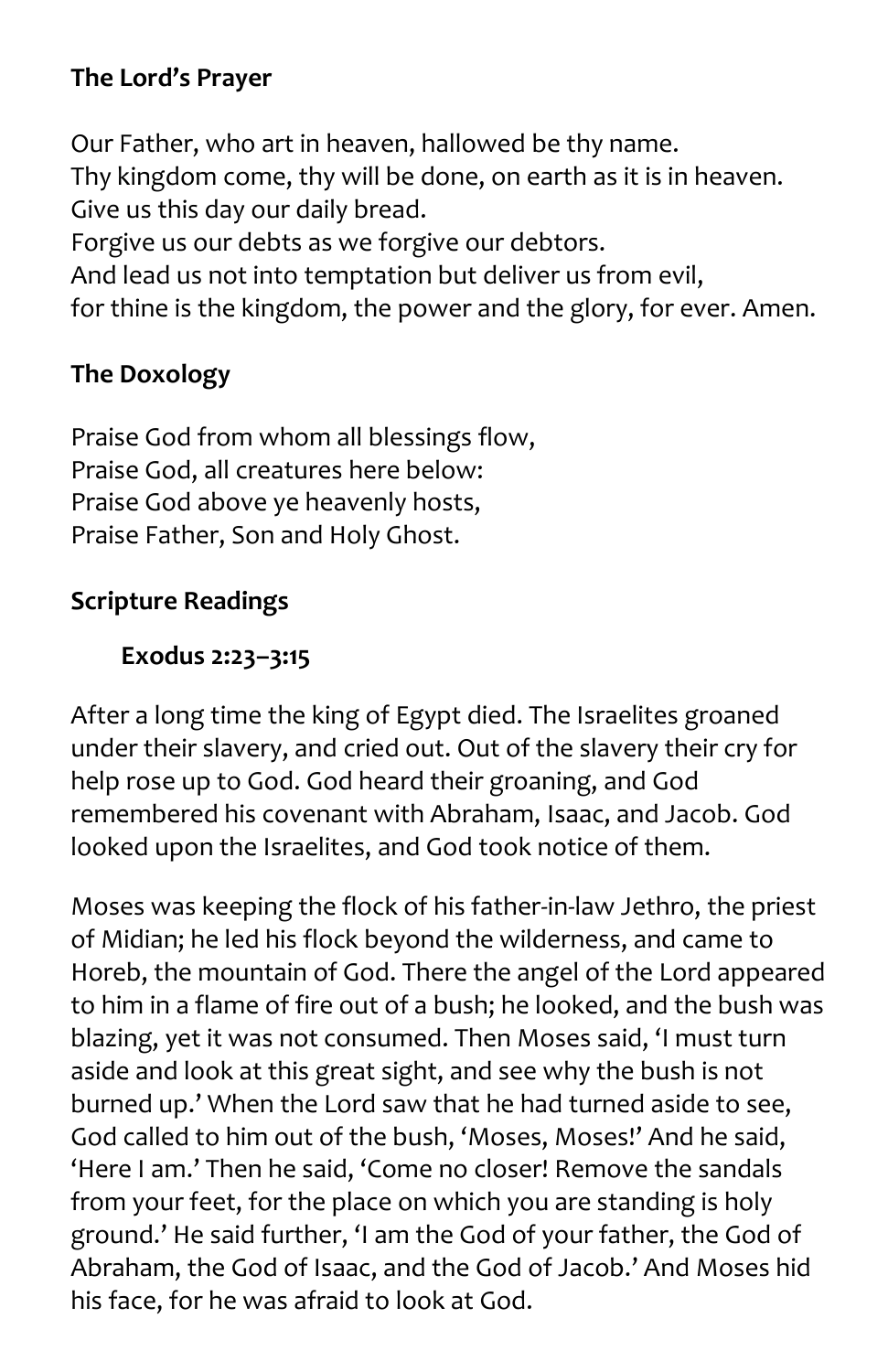Then the Lord said, 'I have observed the misery of my people who are in Egypt; I have heard their cry on account of their taskmasters. Indeed, I know their sufferings, and I have come down to deliver them from the Egyptians, and to bring them up out of that land to a good and broad land, a land flowing with milk and honey, to the country of the Canaanites, the Hittites, the Amorites, the Perizzites, the Hivites, and the Jebusites. The cry of the Israelites has now come to me; I have also seen how the Egyptians oppress them. So come, I will send you to Pharaoh to bring my people, the Israelites, out of Egypt.' But Moses said to God, 'Who am I that I should go to Pharaoh, and bring the Israelites out of Egypt?' He said, 'I will be with you; and this shall be the sign for you that it is I who sent you: when you have brought the people out of Egypt, you shall worship God on this mountain.'

But Moses said to God, 'If I come to the Israelites and say to them, "The God of your ancestors has sent me to you", and they ask me, "What is his name?" what shall I say to them?' God said to Moses, 'I AM WHO I AM.' He said further, 'Thus you shall say to the Israelites, "I AM has sent me to you." ' God also said to Moses, 'Thus you shall say to the Israelites, "The Lord, the God of your ancestors, the God of Abraham, the God of Isaac, and the God of Jacob, has sent me to you": This is my name for ever, and this my title for all generations.

## **NOTES FROM DIRECTOR OF MUSIC**

The organ music today deals with wandering and you are warned that the **Offertory** piece is very different. When it comes to composing music, there are many rules: rules about form, metre, bar lines, staff lines, harmonic progression, key signatures etc. etc. If music is to wander, it has to break some rules. The **Prelude** is a free form. The *Fantasia* allows the composer to be less concerned with the rules of form and explore musical themes more freely. Another way to wander is to use scales with no tonal centre. The main examples of these are the Pentatonic scale (which happen to correspond to the black keys on the piano), the Whole Tone scale which contains no semitones, and the Chromatic scale which includes all white and black keys. The **Postlude** uses a partial chromatic scale in its fugue subject,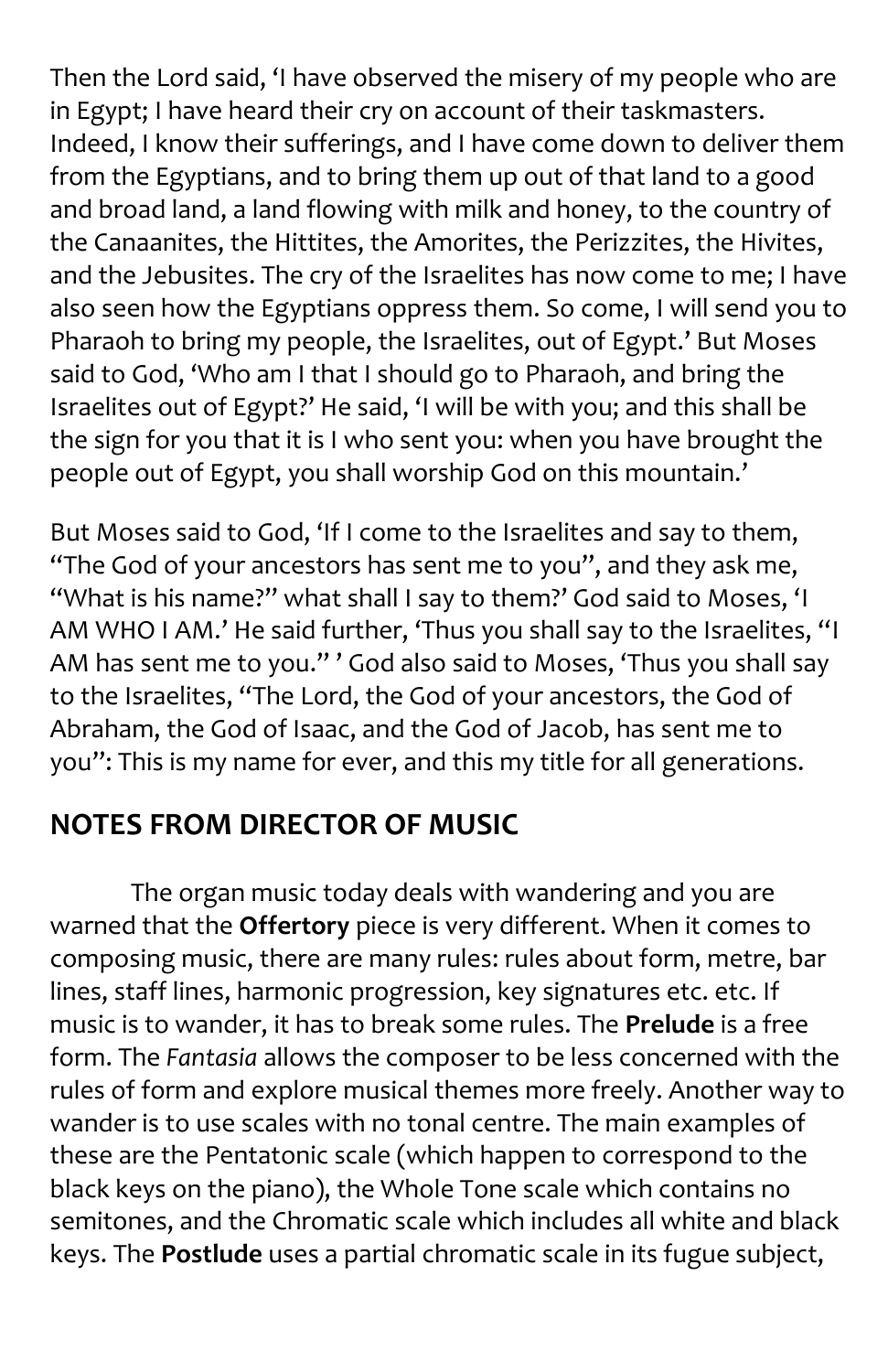but it has a tonal centre of d minor. We thank Johann Pachelbel (1653- 1706) for being a bit adventurous in his compositions.

The composer who really broke the rules in a creative way was Claude Debussy who was the key figure in the Impressionistic school in music. Debussy broke away from the established diatonic scales and used ancient church modes, pentatonic scales and whole tone scales to musically create a mood, a picture or a story. The **Offertory** piece, which translates as *Footprints in the Snow*, could well be "Footprints in the Sand". Jesus would have left footprints in the desert sand and their discovery by someone soon after, might evoke a feeling of wonder, isolation and sadness. Not much of Debussy's music translates well for organ (for one thing, the organ lacks a sustain pedal) but I think my arrangement still conveys his intended mood. Think of forty days of wandering as you listen.

Today is St. Patrick's Day and so the first hymn was chosen because the tune came from an Irish hymn book published in Dublin in 1749. I'm afraid that's about all that is in any way Irish today. The **Introit** is by an early English composer who died in 1581 and the **Anthem**, based on Psalm 16, is by Americans Susan Boersma and David Lantz III.

## **ANNOUNCEMENTS**

#### **Welcome**

A warm welcome to all this morning in the name of Jesus Christ. During this service, there is a nursery offered for infants, hosted by certified care Tran Thao Dinh, and a program for children led by Laura Tyner-Clement–please speak to an usher for information if interested. This morning all are invited to join in a congregational potluck in St. Andrew's Hall. There always seems to be enough for all, so please stay and allow us to introduce ourselves over some great food!

A special welcome to the Rev. Dr. William Morrow who is our preacher this morning. Bill received his Masters of Divinity from Knox College Toronto, is Full Professor in the Queen's School of Religion, and is non-stipendiary priest of the Anglican Church, currently serving at St. James Church on Union Street.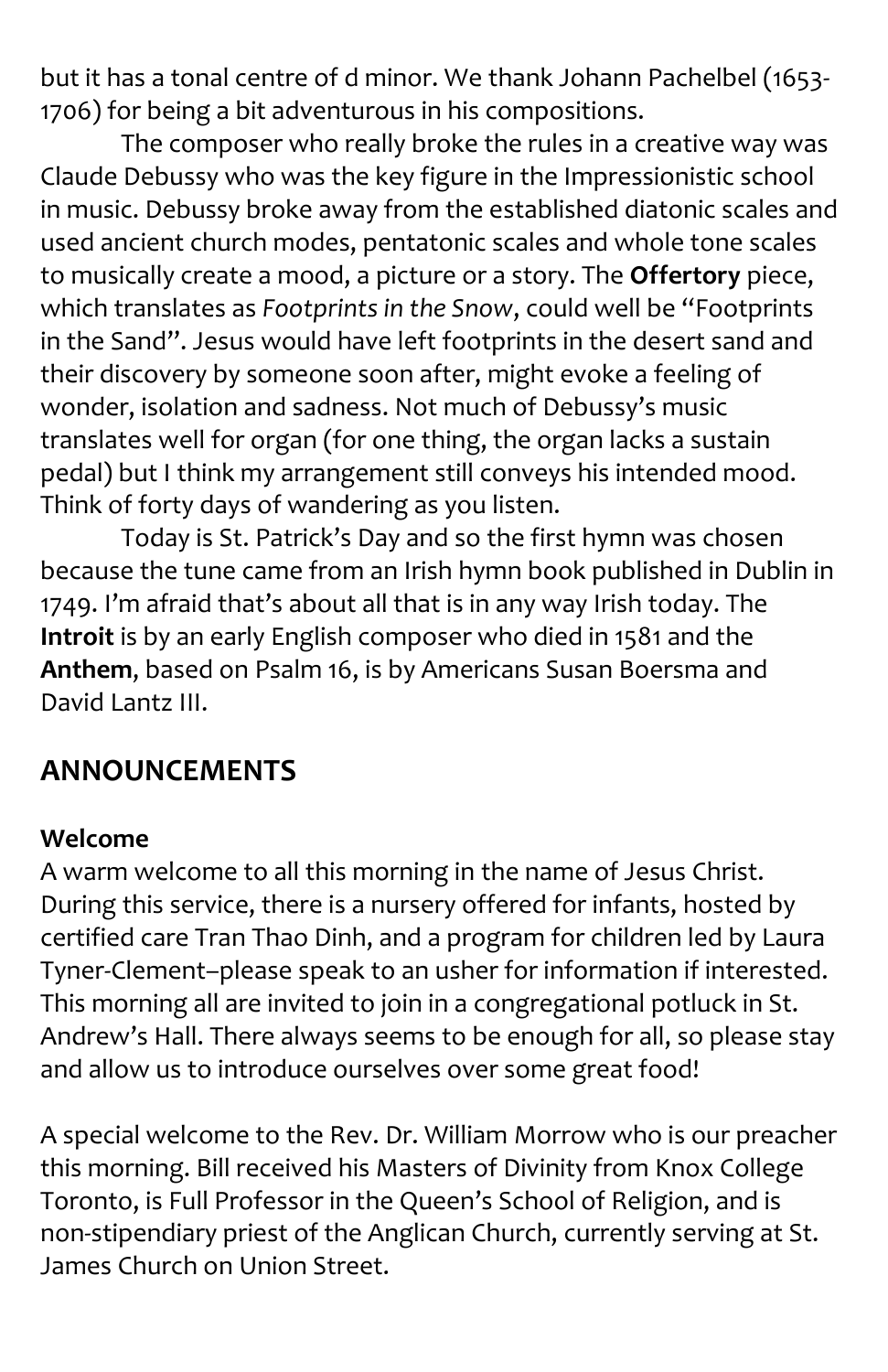#### **Lenten Devotions**

Check out these resources in St. Andrew's Hall and consider picking up a copy of a) Sermon on the Mount b) The Saving Passion.

#### **Spring 2019 Presbyterian Connection**

Please pick up a copy of the Spring 2019 Presbyterian Connection. If you wish to receive this publication mailed to your home, please subscribe by putting the following link in your browser or contact the Communications Office at 1-800-619-7301 ext. 243. <https://presbyterian.ca/presbyterian-connection/>

#### **Lenten Bible Study**

Led by Dr. Morrow, this study is an exploration of the scripture passages highlighted in the sermons he is preaching at St. Andrew's. The study continues Wednesdays March 20- April 10, 7-9 p.m. at St. James Anglican Church (10 Union Street West). All are welcome. Each sermon will be posted on the St. James website in advance of the related study for download and discussion: https://stjameskingston.ca

#### **Women's Mission Society**

The WMS will meet on Monday Mar 18, at Strathcona Park PC at 1:30 p.m. Program – Hope in the living water of Jesus. Concerning work being done in Malawi by PWS&D. Please bring your scissors!

#### **Morning Bible Study**

Thursday March 21 at the Church. Join the Rev. Ralph Kendall to continue an informal study of the story of Joseph… and our stories. No Bible knowledge needed.

#### **The Great Bach Marathon**

Saturday March 30, noon to 6 p.m. Drop in anytime to enjoy the music of J.S. Bach performed by a variety of individuals and groups (including our choir), concluding with an organ recital by the Royal College of Organists. No charge!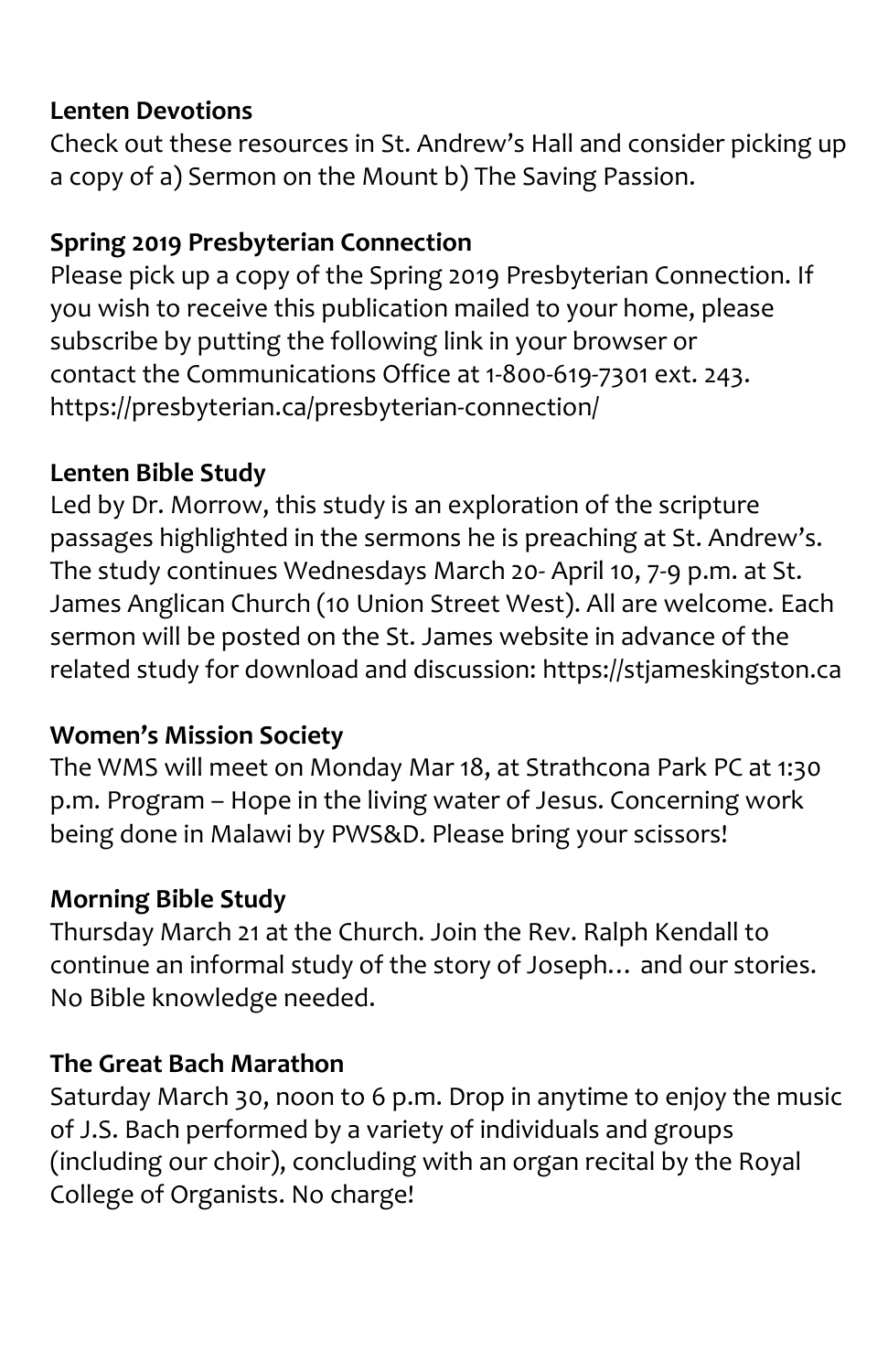#### **Lost Pilgrims Concert**

Saturday April 6, 7:30 p.m. Four Presbyterians (including two ministers, one being Stephen Kendall!) are bringing their fun mix of bluegrass, country, folk and gospel music to St. Andrew's … and all proceeds will support the church Capital Restoration Fund. Tickets \$15. Bring family and friends for a fun evening.

#### **Sanctuary Flowers**

If you would be willing to provide flowers or plants for our worship, please sign up on the congregational bulletin board or speak to Wendy W.

#### **Prayer Partnership**

If you would like to have a time of personal prayer after the service, you are invited to meet a member of the prayer team at the pillar just to the right of the pulpit. Please be conscious of the need for quiet near the prayer corner. Please pass prayer requests to be shared to Dorothy M. or Barb Z.

#### **Ushers**

| This morning | Myrna A. Ada M. John S. Rory W.         |
|--------------|-----------------------------------------|
| March 24     | Dorothy M. Marilyn T. Wendy W. Ralph K. |

| Offering Update        |                 |                 |
|------------------------|-----------------|-----------------|
| <b>Weekly Giving's</b> | <b>Budgeted</b> | <b>Received</b> |
| March 10, 2019         | \$1,857.73      | \$2,585.00      |
| Year to Date           | \$40,014.23     | \$37,279.66     |

The flowers in the sanctuary have been placed by Changkeun, Aeja, Sion and Juahn S.